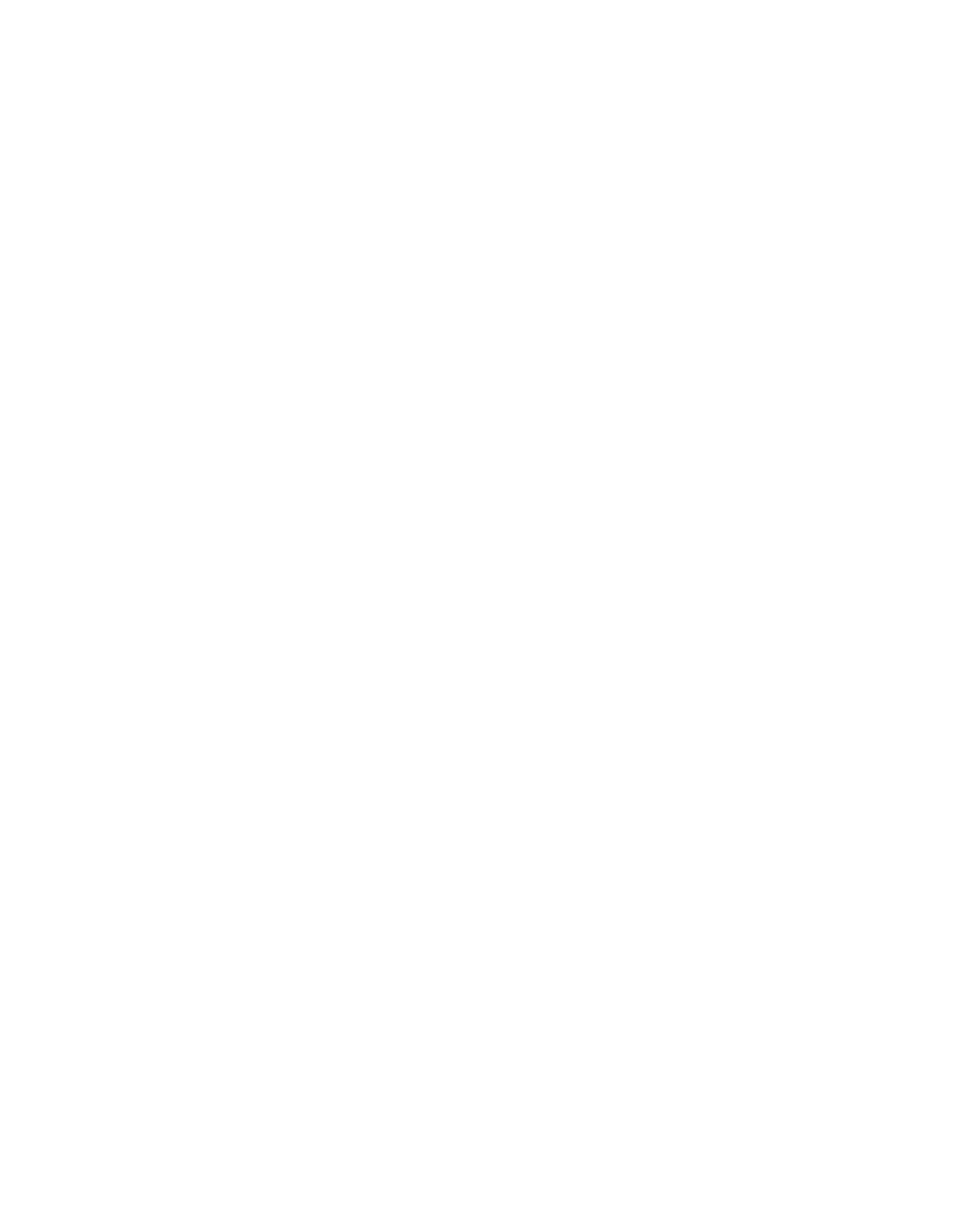have been prepared with ocean engineers, most likely to be unfamiliar with *Modelica*, in mind, and some elements might appear super uous to the *Modelica* savvy reader.

#### 3.2 Regular-Wave Component-Model

The height of the regular wave  $H_r$  [m], time period  $T_r$  [s], water depth  $d$  [m], water density  $w$  [kg/m<sup>3</sup>], ramp time  $T_{rmp}$  [s], delay time  $T_{del}$  [s] and the number of frequency components  $n_i$  1 are specied as *parameters* in the Regular\_Airy\_Wave component model. *Tsim* [s] is the required duration of simulation.

*Trmp* is used to ramp the wave height in order to prevent impulse wave loads at the start of the simulation, while  $T_{del}$  maybe used to start the waves at a specied time into the integrated simulation.

The wave angular frequency 2 *T* [rad] and *d* are passed on as parameters to the function waveNumberIterator, which iterates for the wave number based on the dispersion relation given in (31), and returns the nal value to Regular\_Airy\_Wave.

A data connector WaveDataConnector transmits *d*,  $w$ , *T*, *k*, ,  $q_i$ , and *SSE<sub>X0</sub>* to the data bus which is an *expandable connector* named the EnvironmentBus. Here, [rad], the phase difference is redundundant for the case of a regular wave and is set to zero, while *SSEX*<sup>0</sup> is the sea surface elevation calculated at  $x = 0$  using (38).

The algorithm for generation of regular wave parameters is depicted in the ow chart given in Figure 5, and the ow chart for the *function* waveNumberIterator is given in gure 6. The rst value for the wave number iteration is taken to be  $k_0$   $\frac{2}{L_0}$ , where  $L_0$   $\frac{gT^2}{2}$  [m] is the deep-water wave length as given on p. 66 of (Dean and Dalrymple, 2001).

Equations  $(37)(45)$  can then be used to calculate the wave properties at the required position coordinates, contained in the body component-model, at any required simulation time *t* [s].

#### 3.3 Irregular-Wave Component-Model

The generation of component wave parameters based on the Pierson-Moskowitz spectrum is considered for detailed description. The algorithm for the irregular-wave component-model IRW\_PM\_RDFCWI is shown in Figure 7.

The water depth  $d$  [m], signicant wave height  $H_s$  [m], the ramp time *Trmp* [s], the lower cut-off frequency *min* [rad/s], the upper cut-off frequency *max* [rad/s], and the number of frequency components to be considered *<sup>n</sup> <sup>i</sup>*, are specied as *parameter* inputs.

The frequency resolution  $\Delta$  *max* − *min n i* [rad/s] is determined. The component frequency within each frequency interval  $\Delta$  is then selected based on a uniform random distribution by the *function* frequencySelector.

To generate a vector of random numbers, a *function* randomNumberGenerator based on the *Modelica.Math.Random.Generators.Xorshift64star* random

Figure 5. Flow chart for regular-wave component-model.

number generator, with a *for* loop included, to return a vector of random numbers of specified size, corresponding to the number of frequency components  $n\omega_i$ , is called. The frequencySelector function is a simple function that shifts the component frequencies randomly within the associated frequency interval based on the generated random numbers *rnd*  $\text{s}hft[{}_{n}\omega_i]$ .

Once the component frequencies are identified, the corresponding spectral values are determined by calling the *function* spectrumGenerator PM which calculates the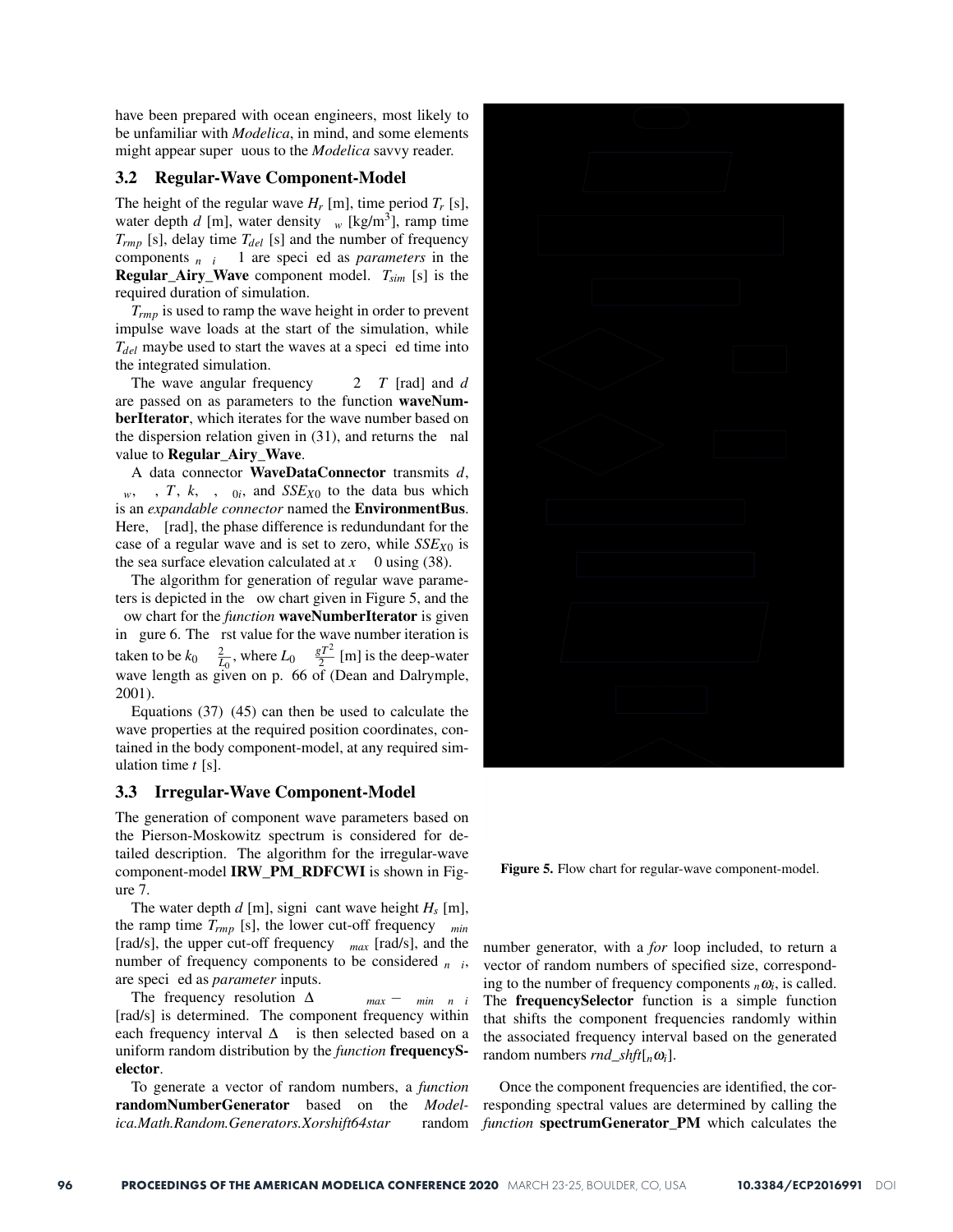

Figure 6. Flow chart for iteration of the wave number.

spectral density values based on the empirical formula

$$
S_{\eta}(\omega_i) = \frac{5\pi^4 H_s^2}{T_p^4 \omega_i^5} \exp\left(\frac{-20\pi^4}{T_p^4 \omega_i}\right). \tag{49}
$$

Here,  $T_p$  [s] is the peak period of the spectrum, and is related to  $H_s$  through the relations  $T_p = \frac{2\pi}{\omega_p}$ , and  $\omega_p^2 = \frac{0.161g}{H_s}$ .  $\omega_p$  [rad/s] is the peak angular frequency; see pp. 105–107 of (Chakrabarti, 1987).

In the future, generation of wave records based on other commonly used sea-spectra may be incorporated by defining the correspoding spectrum generating functions.

The amplitudes of the component waves  $\zeta_{0i}$  are then determined using  $(47)$ , and corresponding wave numbers  $k_i$ are determined using the *function* waveNumberIterator described in Section 3.2. The randomly distributed phases are determined by a second call to the *function* random-NumberGenerator. This function call returns a vector  $\varepsilon$ [ $n\omega$ <sub>i</sub>] of uniformly distributed random numbers in (0,1] and hence, the associated phase difference is expressed as  $2\pi\varepsilon$  [rad].

Having determined all the required parameters, the sea surface elevation at  $x = 0$ , *SSE<sub>X0</sub>* [m], is then calculated using the formula given in (48). The values are then linked



Figure 7. Flow chart for the irregular-wave component-model.

to the *expandable connector* EnvironmentBus using the WaveDataConnector as described in Section 3.2.

## 3.4 Component-Model of Depth-Varying Current

The component-model for current is a simple block which produces as its output two vectors *zcg*[*n*] and *Ucg*[*n*]. *zcg* contains the co-ordinate information and *Ucg* contains the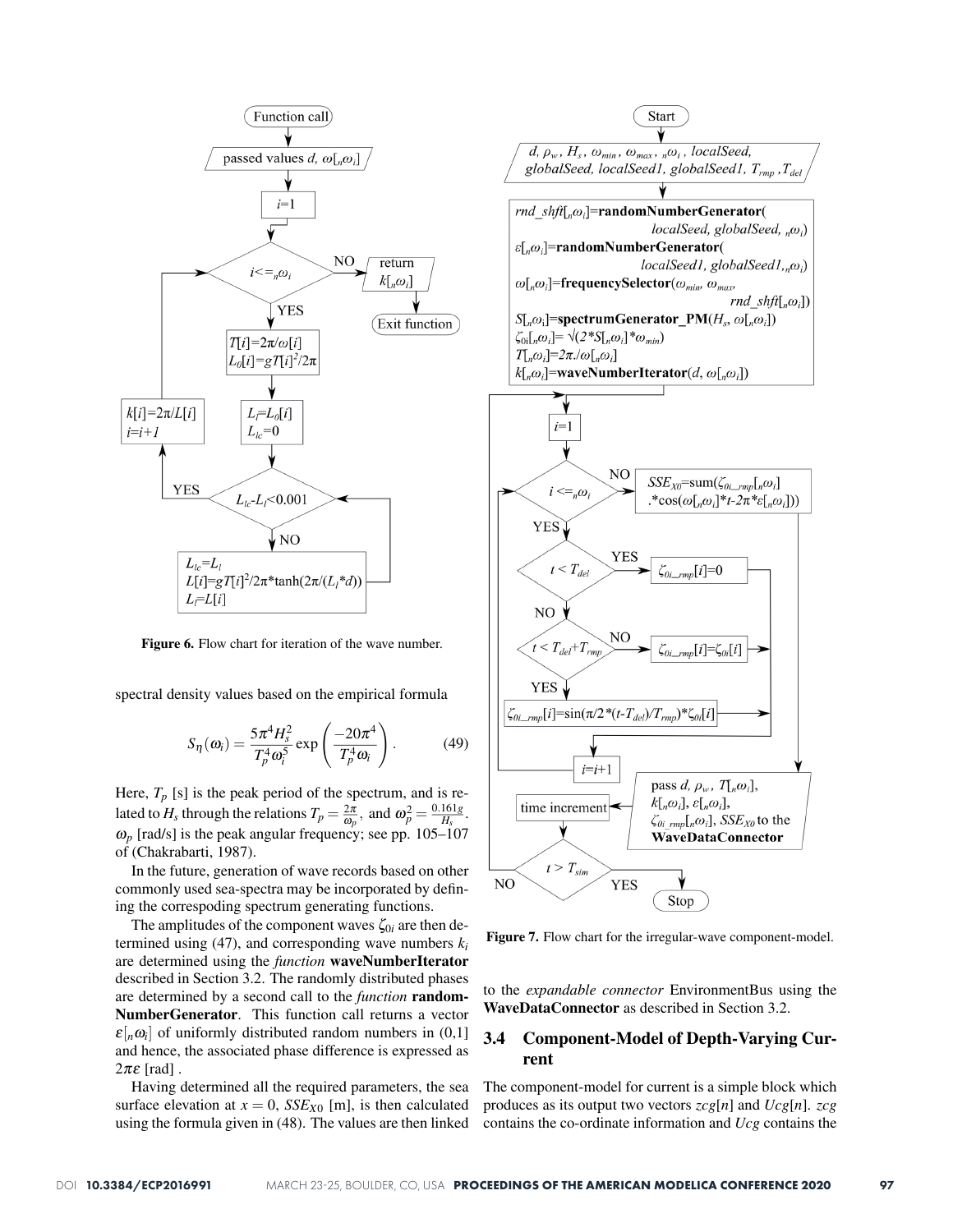corresponding current velocities. The *parameters* specified are the  $\text{zcg}[n]$  which is a vector containing the *n* depth positions where current velocities are defined, *Uf*[*n*] which is a vector containing the fully developed current values, and the ramp time  $T_{\text{rmp}}$  [s].  $Ucg[n]$  holds the instantaneous value of the ramped current. A sinusoidal ramping function is used for smooth ramping. A CurrentDataConnector links the *zcg* and *Ucg* values to the *expandable connector* EnvironmentBus. The current velocity at any location may now be computed by the different body component-models by interpolation.

## 4 Results

All results presented below are based on outputs of the above component models. Simulation files are available for download at github.com/ Savin-Viswanathan/Modelica2020-a.

### 4.1 Regular Wave

The simulation model Check RegularWave under the *sample simulations* in the above link calculates the wave properties based on the parameters generated by the Regular\_Airy\_Wave component-model.

Figure 8a shows a sample sea surface elevation at  $x = 0$ [m] with  $T_{del} = 5$  [s],  $T_{rmp} = 10$  [s],  $H_r = 1$  [m],  $d = 10$ [m] and  $T_r = 3$  [s], for a simulation interval of 0–30 [s], while Figure 8b shows the progressive wave profile for the same wave in the spatial interval 0–30 [m] for different simulation times.



(a) Sea surface elevation at  $x = 0$  for  $t = [0, 30]$  s.



(b) Wave profile at different simulation time steps for  $x = [0, 30]$  m.

Figure 8. Sea surface elevation and the progressive wave profile.

Figure 9a shows the wave profiles at  $t = 0$  [s] for different *Tr*, and Figure 9b shows the trajectory traced by water particles with different mean positions during a complete wave cycle, at different depths, for the different wave periods, in a water depth  $d = 10$  [m]. We observe that,

- For  $T_r = 3$  [s],  $k = 0.447414$  [m<sup>-1</sup>], and  $kd > \pi$ . The wave is in *deep water* and the trajectories are circular. The displacements in the vertical and horizontal directions decay exponentially with depth and the particles near the bottom boundary have no horizonatal or vertical displacements.
- For  $T_r = 6$  [s],  $k = 0.129834$  [m<sup>-1</sup>], and  $\frac{\pi}{10} < kd < \pi$ . The wave is in *intermediate water* and the trajectories are elliptical. The displacements in the vertical and horizontal directions decay with depth and the particles near the bottom boundary have only horizontal displacements.
- For  $T_r = 22$  [s],  $k = 0.029246$  [m<sup>-1</sup>], and  $kd < \frac{\pi}{10}$ . The wave is in *shallow water* and the trajectories are elliptical. The displacements in the vertical direction decay linearly with depth, while the horizontal displacement is near constant at all depths.



(a) Profiles of waves with different periods.



(b) Water particle trajectories of waves with different wave periods.

Figure 9. Wave profiles and water particle trajectories.

Figure 10a shows the intstantaneous wave profile for a regular progressive wave with  $T_r = 6$  [s],  $H_r = 1$  [m], in a water depth  $d = 10$  [m], when there is a crest at  $x = 0$ [m]. Figure 10b–10f shows the quiver plots for the instantaneous velocities of water-particles with different mean *z* co-ordinates, under different *x* co-ordinates.

An important consideration to keep in mind is that the linearization of the boundary conditions in the derviation of the velocity potential has the effect that the water particle kinematics derived from such a potential does not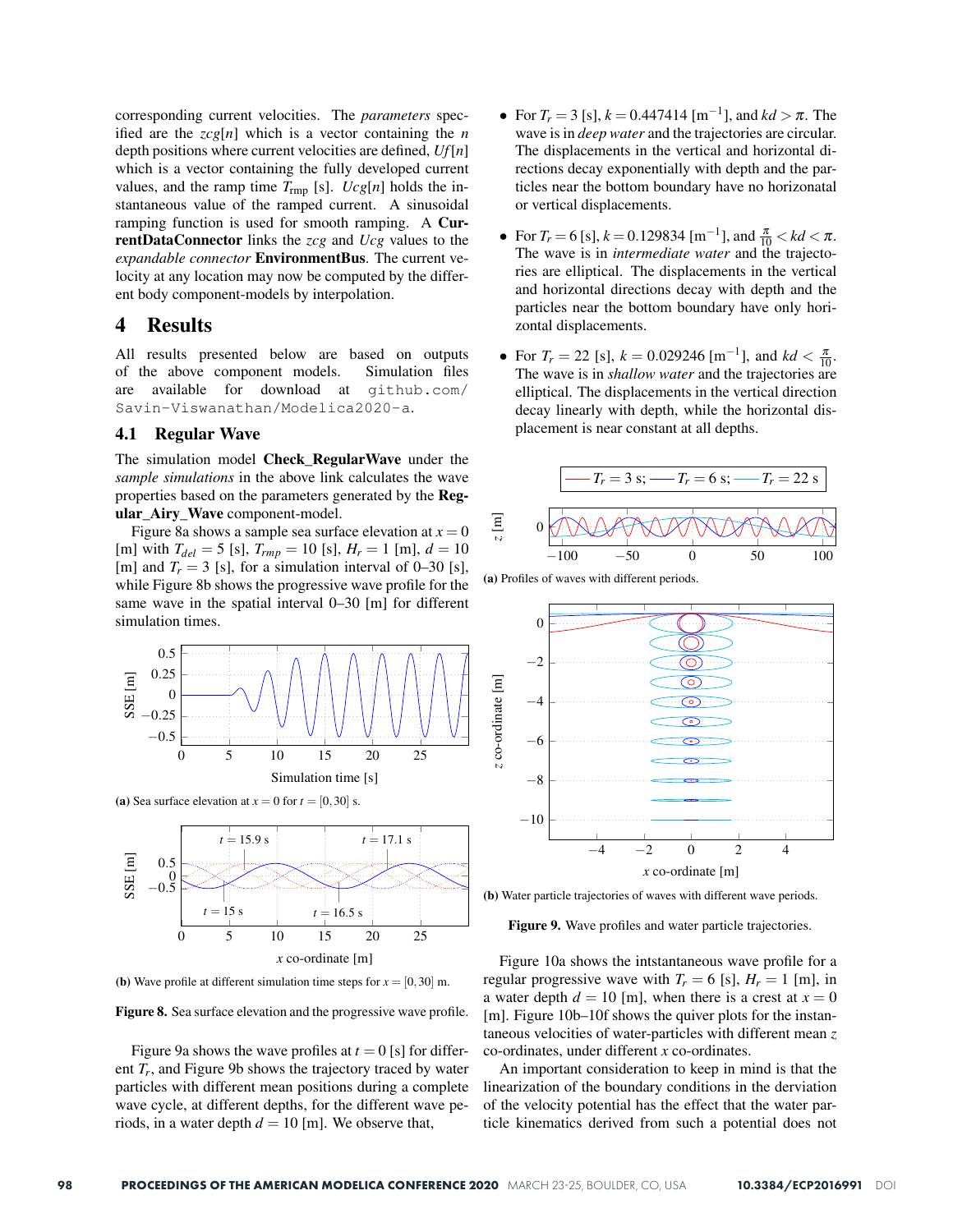

(a) Wave profile and *x* co-ordinates where the velocities are measured



Figure 10. Wave profile (a), water-particle velocities (b)–(f).

account for the change of position of the particle within the fluid, and hence the theory cannot give a proper description for flow velocity and acceleration in the region between the still water level and the wave crest and in the void to the wave trough. Extrapolation of the values is, in general, not recommended since the wave forces will be overestimated. A better way is to apply *Wheeler stretching* or *move* the profile for velocity and acceleration to the instantaneous sea surface; see p. 221 of (SINTEF, 2014).

Figure 11 shows the pressure distribution at various *x* co-ordinates for the same wave as above. The dynamic pressure above  $z = 0$  [m] has been calculated using a truncated Taylor series for small positive distances, as given on p. 84 of (Dean and Dalrymple, 2001).

#### 4.2 Irregular Wave

Figure 12a depicts a Pierson-Moskowitz spectrum of *Hs* = 1 [m] generated by the spectrumGenerator\_PM function, while Figure 12b depicts the sea surface elevation for an irregular wave record with 100 frequency components, generated from the spectrum by the IRW\_PM\_RDFCWI irregular-wave component-model with  $T_{rmp} = 10$  [s],  $T_{del} = 0$  [s],  $\Delta \omega = \omega_{min} = 0.03141$  [rad/s], and  $\omega_{max} =$ 3.141 [rad/s]. Figure 12c shows an expanded view of the same wave record in a shorter time interval, for clarity.

## 4.3 Depth-varying Current

varying current which is based on the output of the **Cur-** up to full value using the parameter  $T_{rmp} = 5$  [s].



Figure 11. Pressures beneath the wave crest, down-crossing, and trough.



(a) Pierson-Moskowitz spectrum with  $H_s = 1$  m.







(c) SSE at  $x = 0$  m for time interval [0, 60] s.

Figure 12. Irregular waves.

Figure 13 depicts the instantaneous profile for a depth **rentProfile\_4pt** component-model. The current is ramped